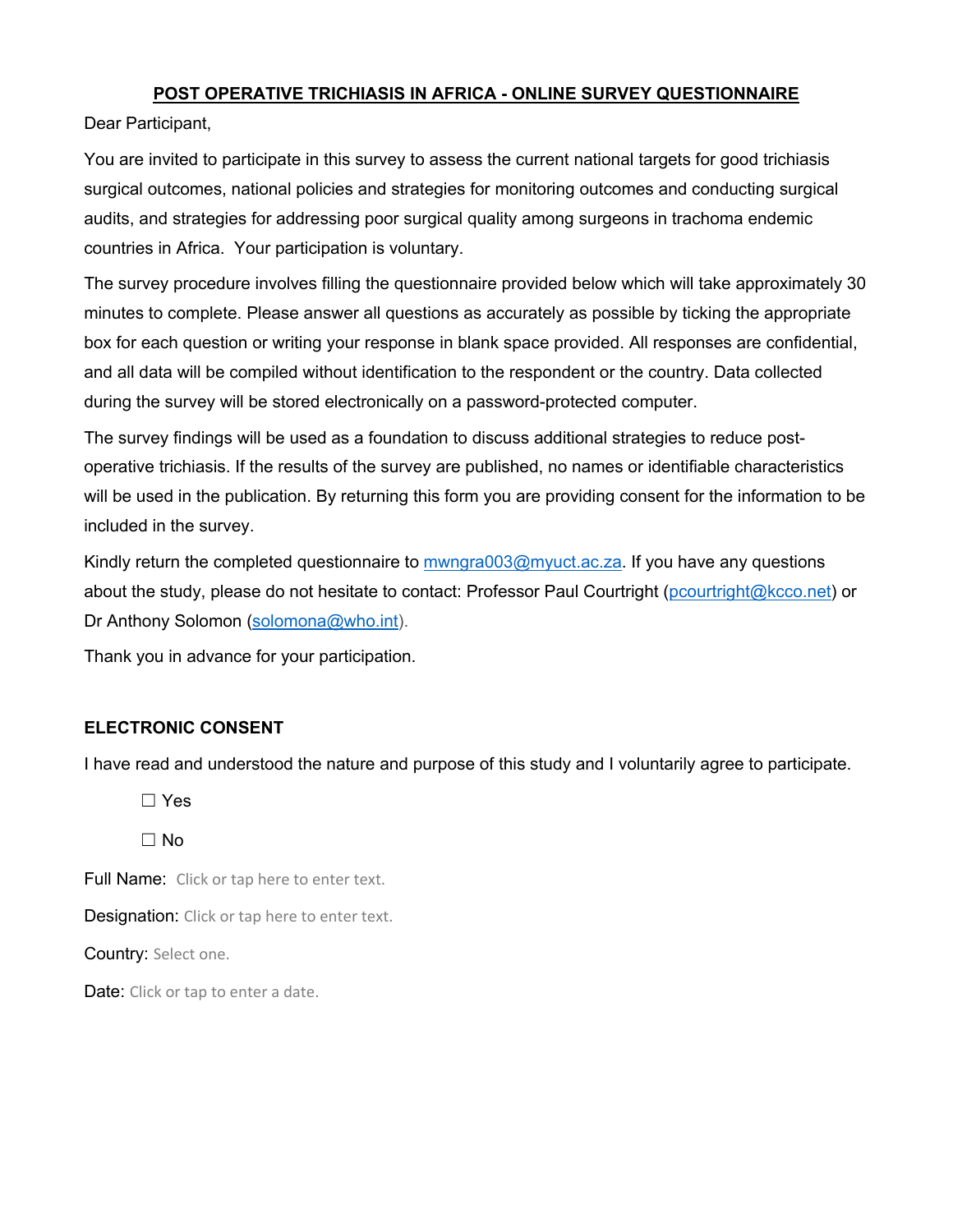## **SURVEY QUESTIONS**

Q.1. What is the national target for good trichiasis surgery outcome in your country? (that is, what is the % of trichiasis surgeries that your country seeks to have recorded as a good outcome [no postoperative trichiasis] at 3-6 months or the last routine time that follow up is scheduled?) Click or tap here to enter text.

Q.2. Is there a national policy for trichiasis surgery follow up (time periods when you expect patients to return for assessment) and outcome assessment?

- ☐ Yes (*Please attach*)
- $\Box$  No policy (and no agreed follow up for outcome assessment)
- $\Box$  No specific policy but surgeons are expected to conduct follow up and assess outcome on their trichiasis cases
- $\Box$  No policy but the country has adopted ICTC preferred practice guidelines
- □ Other. *Please specify*. Click or tap here to enter text.

Q.3. How many weeks and months after trichiasis surgery is recommended (as national policy or otherwise) for a trichiasis patient to have a follow up examination? (*Please tick all the follow up periods*)

- $\Box$  1-day post-operative
- $\square$  1-2 weeks
- $\Box$  3-6 months
- $\Box$  1-year post-operative
- □ Other. *Please specify*. Click or tap here to enter text.

Q.4 Is there a national policy for conducting an audit (an audit refers to an assessment of surgical outcomes of a surgeon undertaken by a supervisor) of trichiasis surgeons in your country?

- ☐ Yes (*Please attach*)
- $\Box$  No policy (and no agreed approach to conducting audits)
- $\Box$  No policy but the country has adopted other guidelines e.g. the Queen Elizabeth Diamond Jubilee Trust funded surgical audit guidelines (*Please attach)*
- $\Box$  No specific policy but audits of trichiasis surgeons are undertaken by supervisors
- □ Other. *Please specify*. Click or tap here to enter text.